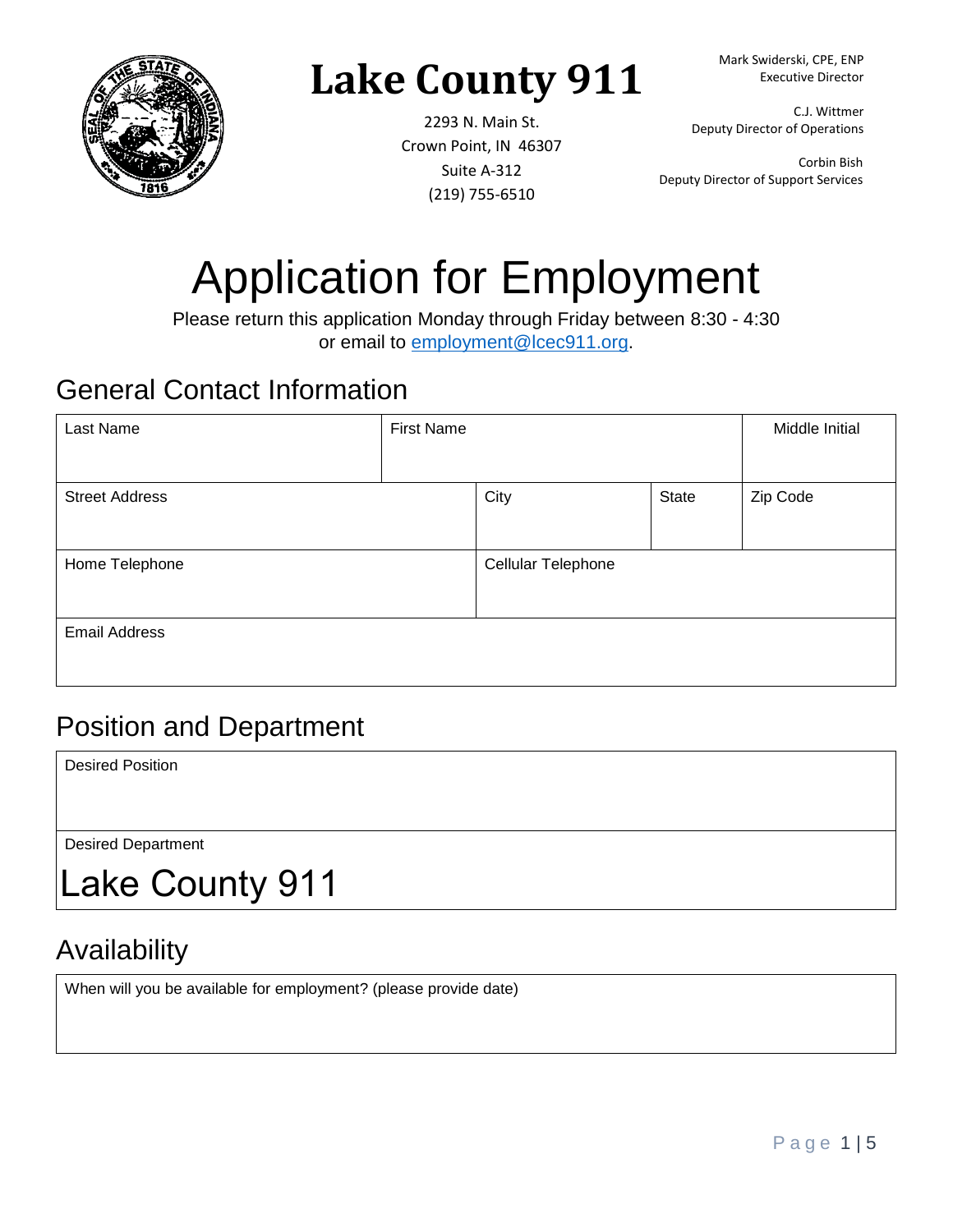#### Veteran / Military Status

*Are you a Veteran or member of the U.S. Armed Forces? If so, please include branch and service dates.*

#### Motor Vehicle License

| Do you currently have a valid driver's license? | Yes | No  |
|-------------------------------------------------|-----|-----|
| Do you currently have a valid CDL?              | Yes | IN0 |

#### Criminal History

| Have you ever been convicted of a felony or misdemeanor?       | Yes | No |
|----------------------------------------------------------------|-----|----|
| If yes, please explain, including date and type of conviction. |     |    |
|                                                                |     |    |

#### **Education**

*Beginning with your most recent schooling, please tell us about your education (including high school).*

| Name of School | Years attended | Diploma or Degree / Major |
|----------------|----------------|---------------------------|
|                |                |                           |
|                |                |                           |
|                |                |                           |
|                |                |                           |
|                |                |                           |
|                |                |                           |
|                |                |                           |
|                |                |                           |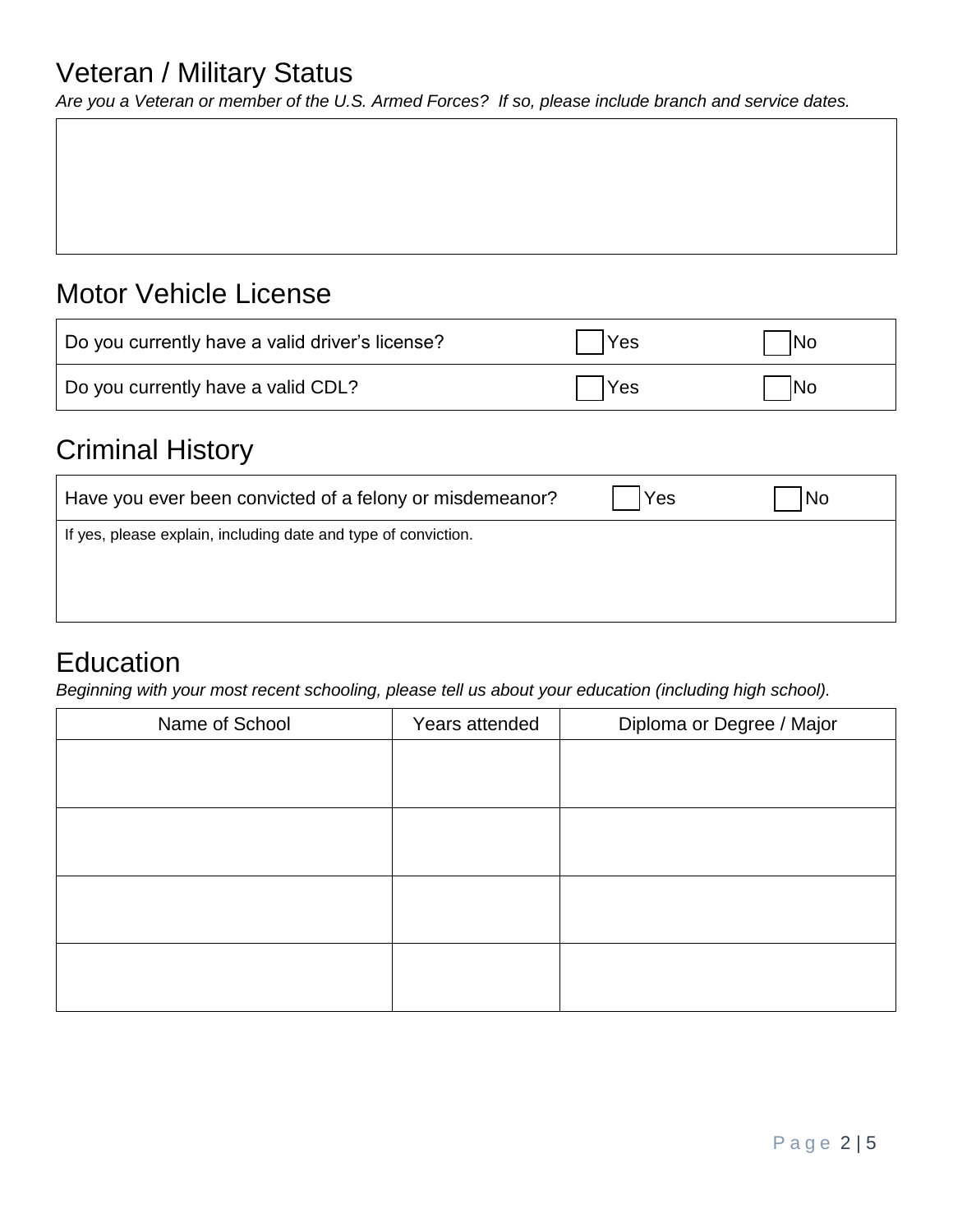*Describe any on-the-job skills/special training that you feel would assist you in the position(s) you are seeking.*

#### Employment History

*Begin with your most recent position and list your employment history for the last ten years and/or the last three positions held.* 

| Employer | Position | Dates of<br>Employment | Supervisor /<br><b>Telephone Number</b> | May we<br>contact<br>employer? |
|----------|----------|------------------------|-----------------------------------------|--------------------------------|
|          |          |                        |                                         |                                |
|          |          |                        |                                         |                                |
|          |          |                        |                                         |                                |
|          |          |                        |                                         |                                |
|          |          |                        |                                         |                                |

#### References

| Name | <b>Telephone Number</b> | Personal / Work Reference |
|------|-------------------------|---------------------------|
|      |                         |                           |
|      |                         |                           |
|      |                         |                           |
|      |                         |                           |
|      |                         |                           |
|      |                         |                           |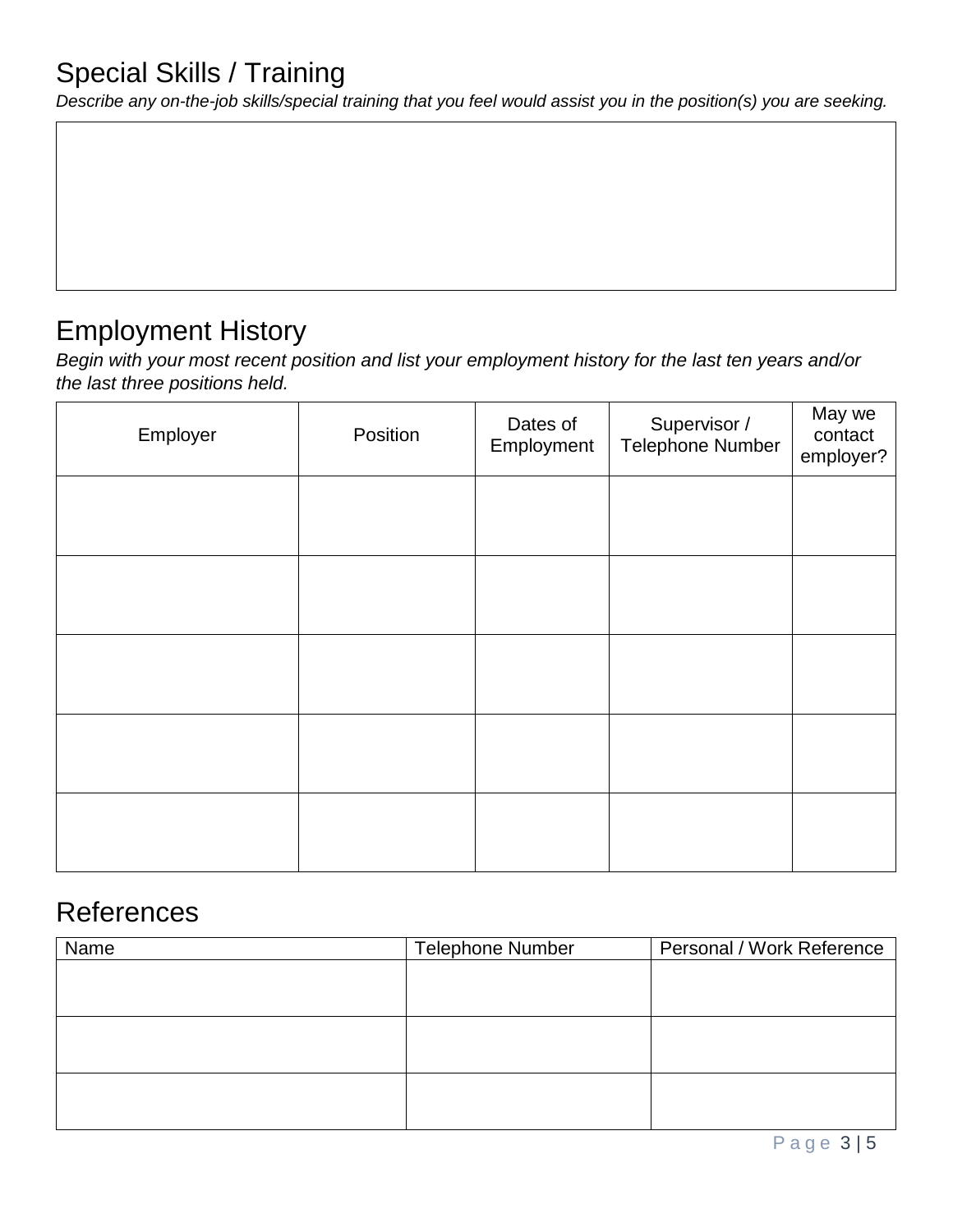#### Past Employment with Lake County

| Have you ever worked for Lake County Government?           | Yes | No |
|------------------------------------------------------------|-----|----|
| If so, please list the department and dates of employment. |     |    |
|                                                            |     |    |

## Equal Opportunity Employment

Lake County is committed to providing equal employment opportunities for all applicants and employees. Applicants and employees shall be treated fairly and equally. Employment decisions will comply with all applicable state and federal employment discrimination laws and made without regard to race, color, gender, genetic information, sex, sexual orientation, religion, national origin, age, disability, veteran's status, political affiliation, or citizenship.

#### Applicant Acknowledgement

I hereby authorize Lake County Government to verify all information included in this application. I release all parties, including but not limited to Lake County Government, its agents, my prior employers and references, from any liability for any damage that may result from furnishing information concerning me, or my employment or educational history. I understand that falsified, misrepresented or incomplete information or omission of facts in this application will result in exclusion from consideration for employment or dismissal from employment if hired.

I understand and acknowledge that if I am offered and accept employment with the Lake County Government, my employment will be considered at-will, is for no definite period of time, and may be terminated with or without cause. My at-will employment can only be altered by a written agreement signed by me and approved by the Lake County Board of Commissioners, who have exclusive right to enter into contractual agreements on behalf of Lake County Government. I further understand that this application for employment is not a contract or offer for employment.

| Signature           | Date |
|---------------------|------|
| <b>Printed Name</b> |      |